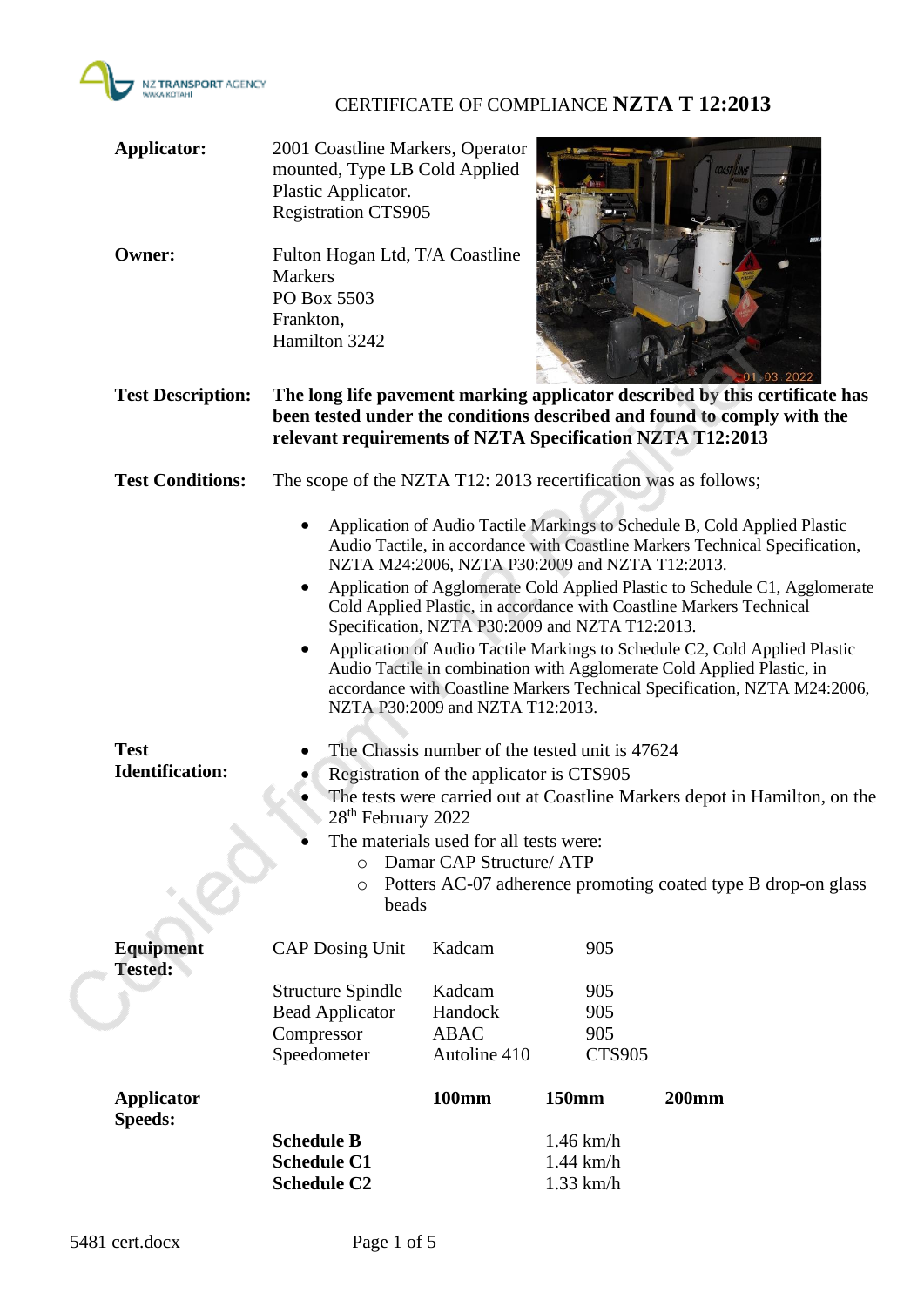

# CERTIFICATE OF COMPLIANCE **NZTA T 12:2013**

### **SCHEDULE B**

### **Cold Applied Plastic Audio Tactile, in accordance with Coastline Markers Technical Specification, NZTA M24:2006, NZTA P30:2009 and NZTA T12:2013**

The markings when applied to flat electro-galvanised steel plates met all dimension and performance requirements as specified in; NZTA M24:2006 Specification for Audio Tactile Profiled Roadmarkings, (alternative dimensional tolerances) NZTA P30:2009 Specification for High Performance Roadmarkings and

NZTA T12:2013 Specification for Long-Life Pavement Marking Material Applicator Testing.

The values specified in NZTA M24:2006, NZTA P30:2009, NZTA T12:2013 used for determination of compliance were as follows:

### **Raised blocks**.

Block height;  $+15\%,-5\%$  of the specified value. (8 mm) Block width;  $+30\%,-20\%$  of the specified value (150mm) Block length;  $+30\%,-20\%$  of the specified value (50mm) Block pitch;  $+ 5 \%$ ,  $- 5 \%$  of the specified value. (250mm)

### **Retroreflectivity.**

AS/NZS 2009 Type B (drop-on) glass beads applied uniformly at a minimum rate of 300gm/m². Dry retroreflectivity; a minimum of 150 mcd/m²/lux. Wet retroreflectivity; a minimum of 80 mcd/m<sup>2</sup>/lux

### **Day Time Visibility**.

Minimum Qd of 100 mcd/m²/lux

### **Colour**.

White; a discolouration of not more than 4/5 from colour Y35 of AS2007S

### **Skid Resistance**.

N/A

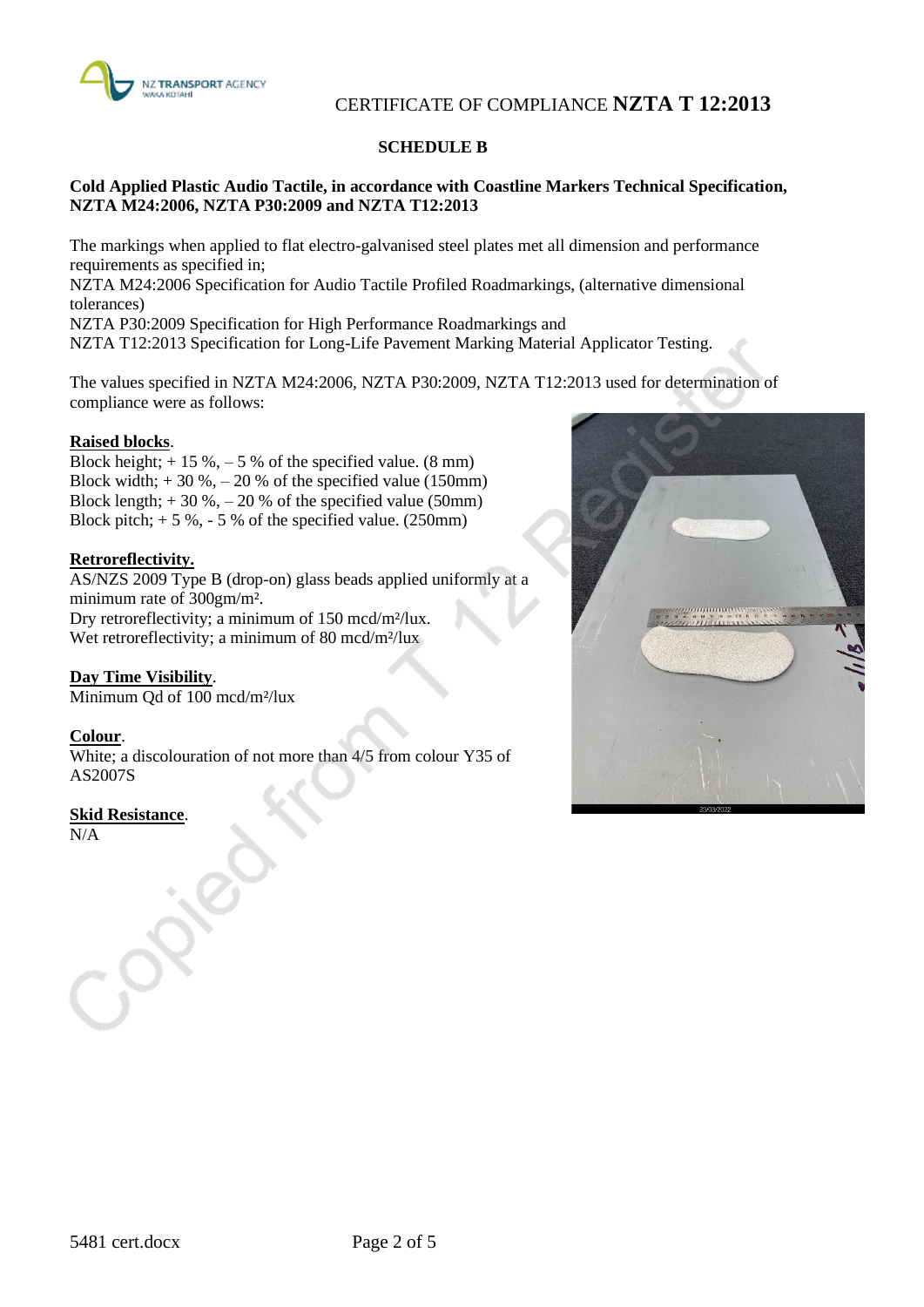

## CERTIFICATE OF COMPLIANCE **NZTA T 12:2013 SCHEDULE C1**

### **Agglomerate Cold Applied Plastic, in accordance with Coastline Markers Technical Specification, NZTA P30:2009 and NZTA T12:2013.**

The markings when applied to flat electro-galvanised steel plates met all dimension and performance requirements as specified in; NZTA P30:2009 Specification for High Performance Roadmarkings and

NZTA T12:2013 Specification for Long-Life Pavement Marking Material Applicator Testing.

The values specified in NZTA P30:2009 and NZTA T12:2013 used for determination of compliance were as follows:

### **Gap length between segments**

Where gap is  $3.0$ m or more:  $\pm 300$ mm Where gap is less than 3.0m but greater than 1.0m;  $± 150$ mm Where gap is less than 1.0m:  $\pm 50$ mm

### **Length of segment**.

Where segment is longer than 5.0m;  $\pm 150$ mm Where segment is shorter than 5.0m but longer than 1.0m;  $\pm 75$ mm Where segment is shorter than 1.0m;  $\pm 50$ mm

### **Line width**.

All line widths;  $+10\%,-5\%$  of the specified value. (100mm, 150 mm & 200mm)

### **Structured (Agglomerate) Cold Applied Plastic**.

- 1. Material application rate of  $2.5 \text{kg/m}^2 \pm 10\%$
- 2. A coverage between 55% and 75%, and
- 3. Line appearing continuous when sitting in a passenger car.

### **Retroreflectivity.**

AS/NZS 2009 Type B (drop-on) glass beads applied uniformly at a minimum rate of 300gm/m². Dry retroreflectivity; a minimum of 150 mcd/m²/lux. Wet retroreflectivity; a minimum of 80 mcd/m<sup>2</sup>/lux

### **Day Time Visibility**.

Minimum Qd of 100 mcd/m²/lux

### **Colour**.

White; a discolouration of not more than 4/5 from colour Y35 of AS2007S

### **Skid Resistance**.

50 BPN or greater for roadmarkings with a dry film thickness of 0.9 mm or greater

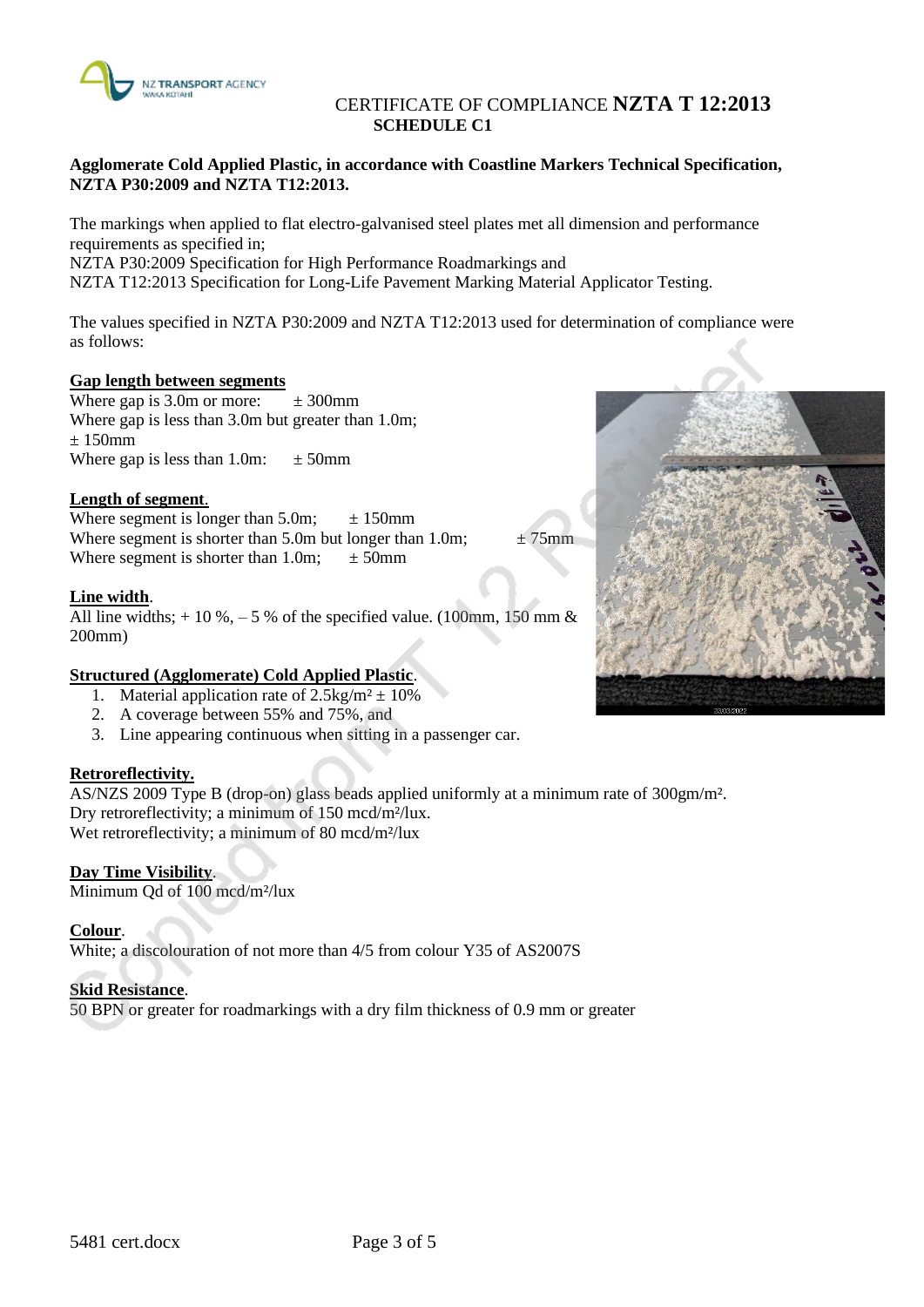

### CERTIFICATE OF COMPLIANCE **NZTA T 12:2013 SCHEDULE C2**

**Cold Applied Plastic Audio Tactile in combination with Agglomerate Cold Applied Plastic, in accordance with MOTSAM Part II, Coastline Markers Technical Specification, NZTA M24:2006, NZTA P30:2009 and NZTA T12:2013.**

The markings when applied to flat electro-galvanised steel plates met all dimension and performance requirements as specified in;

MOTSAM Part II , NZTA P30:2009 Specification for High Performance Roadmarkings and NZTA T12:2013 Specification for Long-Life Pavement Marking Material Applicator Testing.

The values specified in MOTSAM Part II, NZTA P30:2009, NZTA T12:2013 used for determination of compliance were as follows:

### **Gap length between segments**

Where gap is 3.0m or more:  $\pm 300$  mm Where gap is less than 3.0m but greater than 1.0m;  $+150$ mm Where gap is less than 1.0m:  $\pm$  50mm

### **Length of segment**.

Where segment is longer than  $5.0$ m;  $\pm 150$ mm Where segment is shorter than 5.0m but longer than 1.0m; 75mm Where segment is shorter than 1.0m;  $\pm 50$ mm

### **Raised blocks**.

Block height;  $+ 15 %,- 5 %$  of the specified value. (9 mm) Block width;  $+30\% - 20\%$  of the specified value (150mm) Block length;  $+30\%,-20\%$  of the specified value (50mm) Block pitch;  $+ 5 \%$ ,  $- 5 \%$  of the specified value. (250mm)

### **Structured (Agglomerate) Cold Applied Plastic**.

- 1. Material application rate of  $2.5 \text{kg/m}^2 \pm 10\%$
- 2. A coverage between 55% and 75%, and
- 3. Line appearing continuous when sitting in a passenger car.

### **Retroreflectivity.**

AS/NZS 2009 Class B (drop-on) glass beads applied uniformly at a minimum rate of 300gm/m². Dry retro reflectivity; a minimum of 150 mcd/m²/lux. Wet retro reflectivity; a minimum of 80 mcd/m<sup>2</sup>/lux

### **Skid Resistance (Structured/ Agglomerate)**.

50 BPN or greater for roadmarkings with a dry film thickness of 0.9 mm or greater